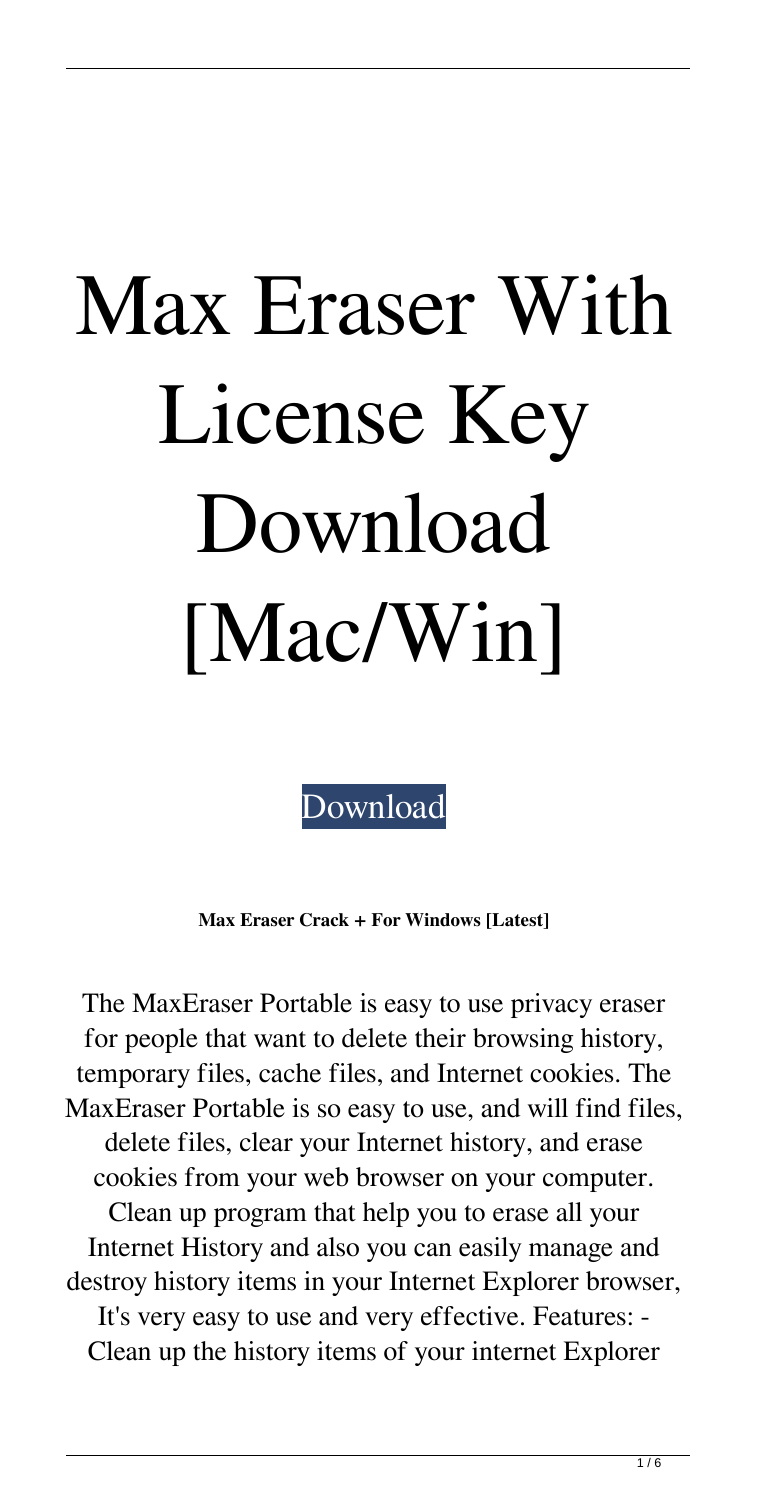browser. - Easy to use and just a couple of clicks to erase the items. - If you have problems or something is wrong, you can erase the deleted items again. DireRoot Network Cleaner is an internet antispyware and security system to protect your privacy and privacy of your Internet Connection. Features: - Internet antispyware and security software for home and small business users. - Filters web sites from your Internet Explorer browser, to protect your privacy and your privacy. - Can keep your computer clean from viruses, spyware, worms, and adware. - Can keep your computer clean from hijackers, modem drivers, and banner messages. - Can keep your Internet connection clean and free from being blocked by remote control systems. - Can keep your internet connection clean and private from snooping and snooping programs. - Can keep your internet connection clean and private from a lot of virus problems. - Can keep your Internet connection clean and private from a lot of adware problems. You can easily protect your personal details, identity theft protection, and credit card safety. You can easily protect your personal details, identity theft protection, and credit card safety. Features: \* Anti-Spyware Scanning & Data Removal \* Secure Browser Cleaning (Internet & FTP) \* Secure Folder Cleaning \* Secure Mail Cleaning \* Secure Instant Messaging Cleaning \* Secure File Cleaning \* Secure Web Cleaning \* Secure Database Cleaning \* Secure FTP Cleaning \* Secure DNS Cleaning \* Secure Key Cleaning \* Secure System Cleaning \* Secure Boot Cleaning \* Secure Browser Cleaning (Anti Spy) \* Secure Email Cleaning \* Secure Instant Messaging Cleaning \* Secure File Cleaning \* Secure Web Cleaning \* Secure FTP

**Max Eraser Crack Free**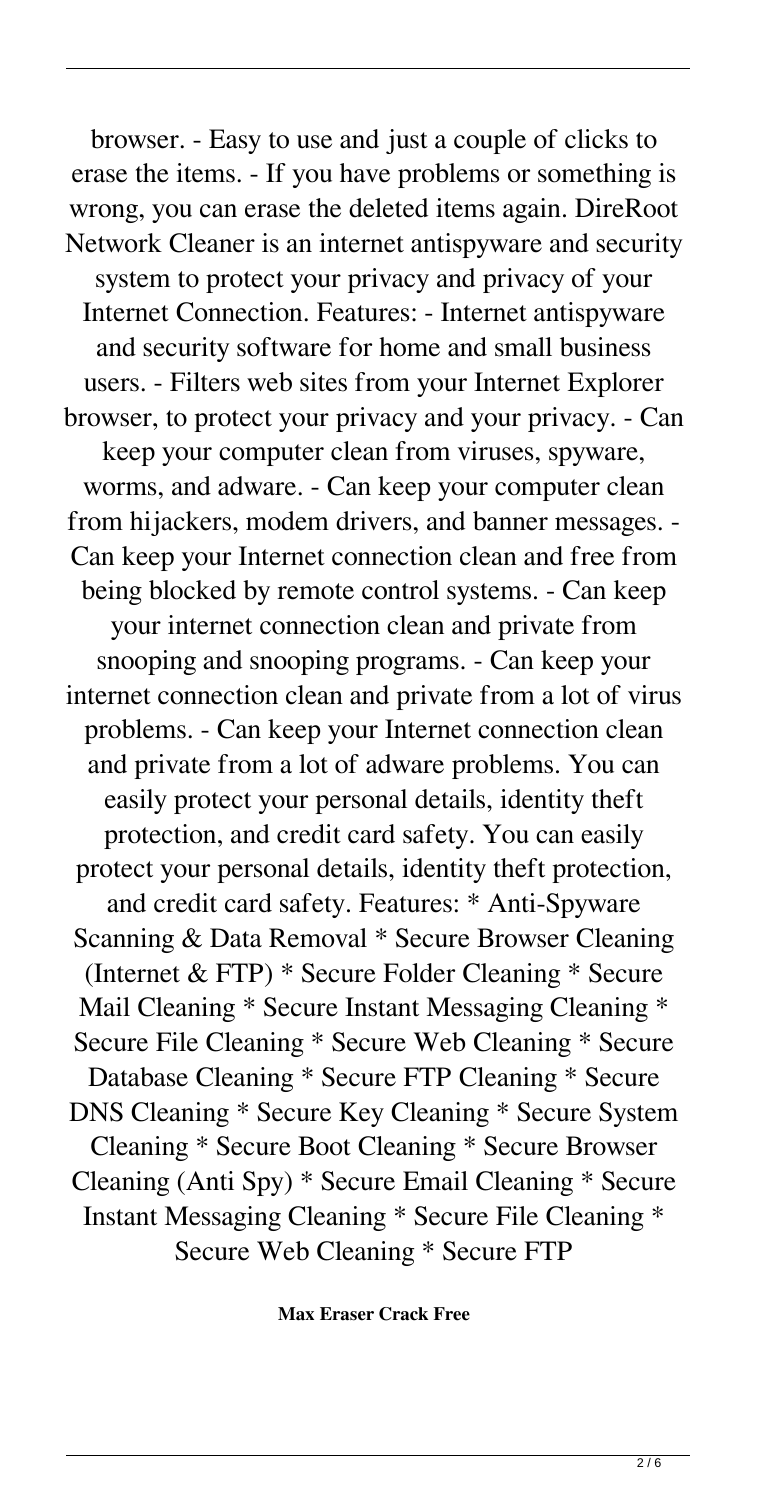■ A Kernel level, completely invisible, and undetectable software solution for browsing privacy and security.  $[$ ] It will remove any persistent temporary files and Internet

history. **7** It protects system files, browser cache, cookies, and caches, among others.  $[$ ] It is compatible with all versions of Windows operating systems  $[$ ] It is a collection of multiple powerful applications.  $[$ ] It has a set of useful features to do your daily work with privacy.  $[$ <sup> $\%$ </sup> You can configure the program to run in stealth mode.  $[$ ] If you are looking for a Free, fast and powerful browsing privacy software then this is your ultimate tool.  $[$ ] It supports all operating systems and browser types. **7** It cleans all temporary Internet files and Internet history.  $[$ ] It is available for free download. ■ It is not a third-party browser. It works perfectly as an alternative or supplement for your existing browser.  $\mathbb{Z}$  It has many features to increase your browsing privacy. <sup>[7]</sup>

It is compatible with all the major browsers including Internet Explorer, Netscape, Firefox, AOL, and MSN  $[$ 

It is an essential solution for both home and business use.  $\boxed{?}$  It is possible to create an alias of this Software.  $\boxed{?}$ 

Many other features are included in the download as well as in this product.  $\mathbb{Z}$  The license version allows you to download the latest version of the application.  $\mathbb{Z}$  The

trial version is limited to 7 days  $[$  You can easily convert this license key into a key manager or a license code (license key). **7** You can convert any license key in a license manager. **7** You can create a license manager with any license key. <a>[7]</a> You can download and activate the program from this website at any time.  $[$ ] You can share the license key with a friend or family member.  $\boxed{?}$ It is possible to register the license key with a license manager.  $\boxed{?}$  You can deactivate the license key from a license manager.  $[$ ] It is possible to activate a license manager or license key for 7 days  $\boxed{?}$  It is possible to delete a license key from a license manager. **7** You can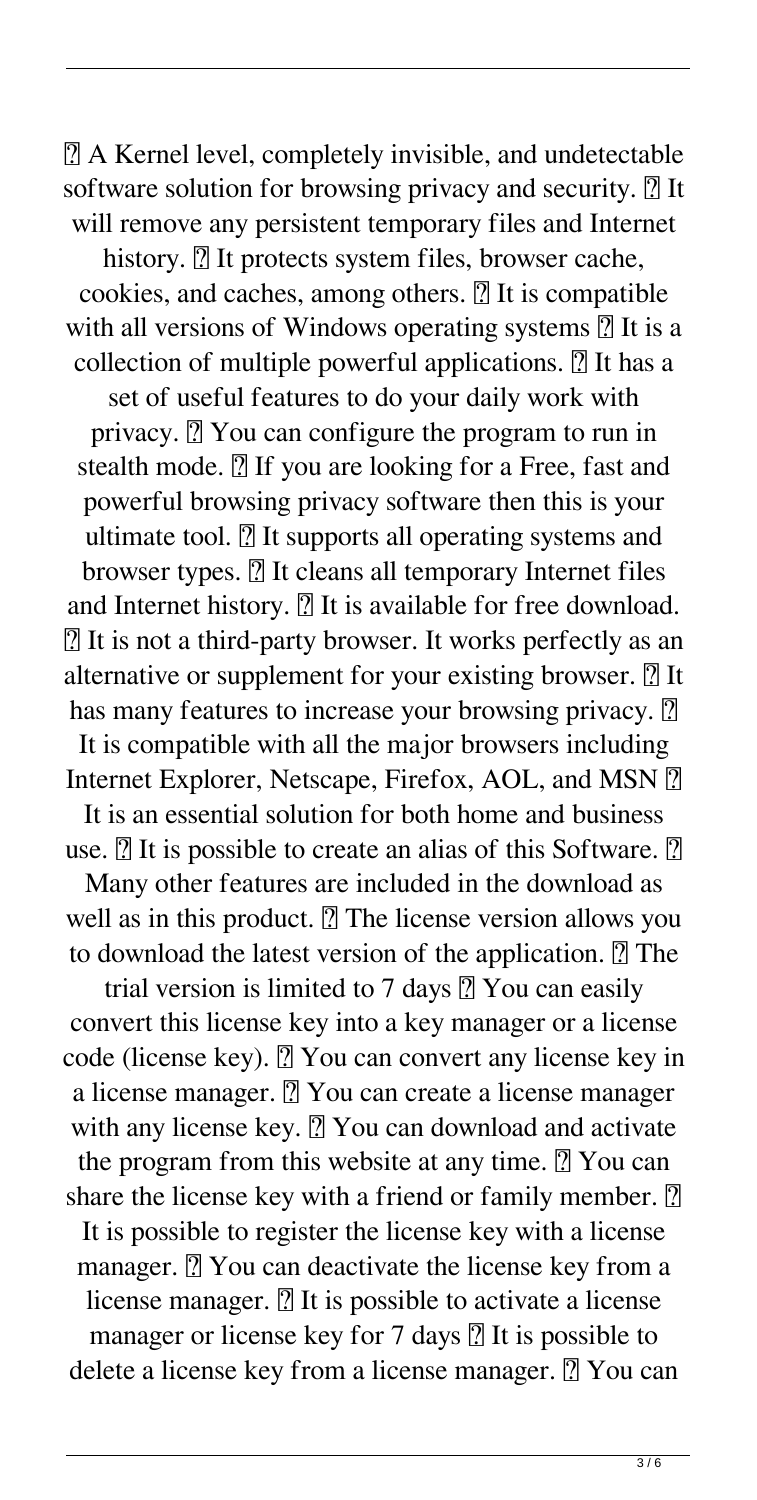remove the license manager at any time. <sup>[7]</sup> You can turn off auto-activation of a license manager 81e310abbf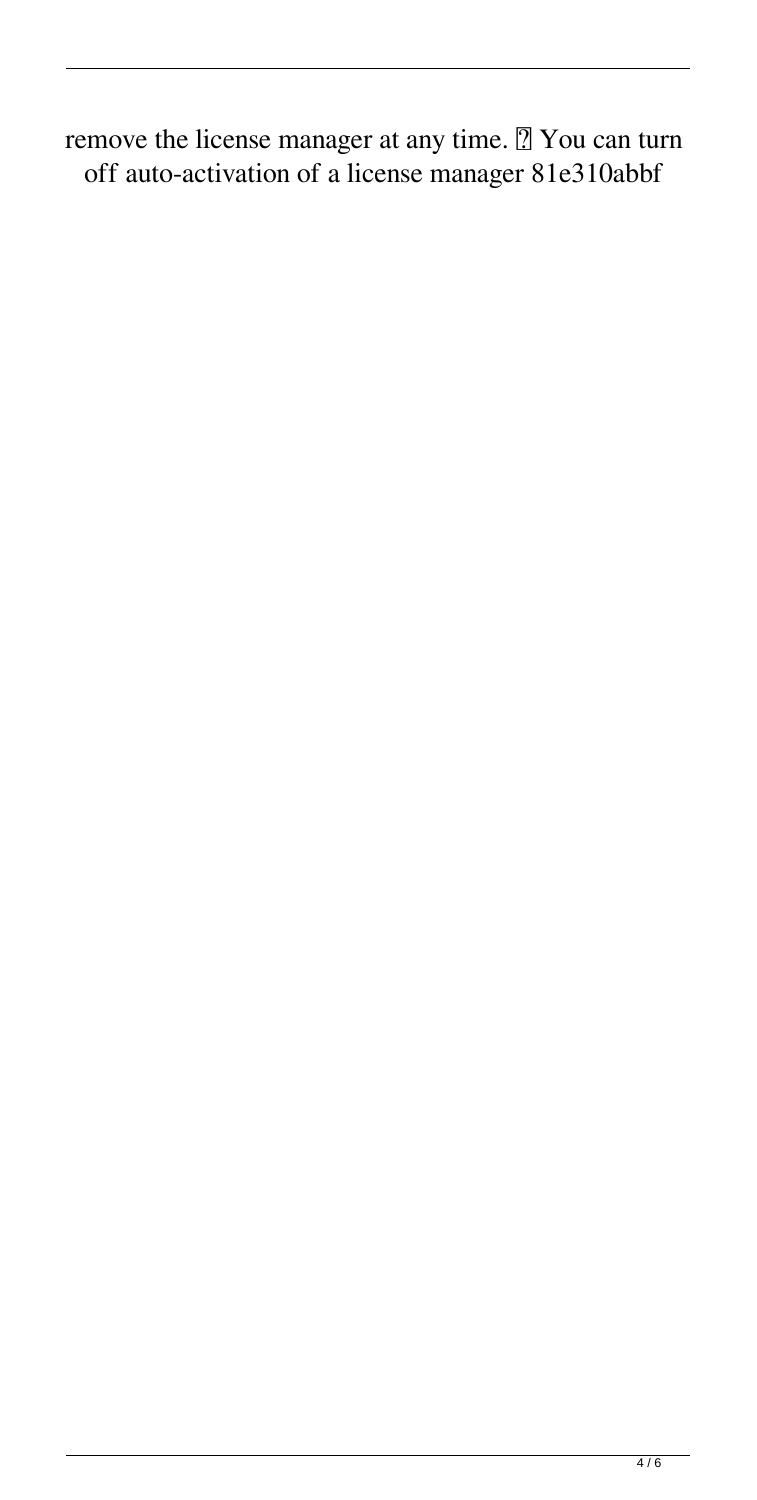**Max Eraser Crack Activator**

**What's New in the Max Eraser?**